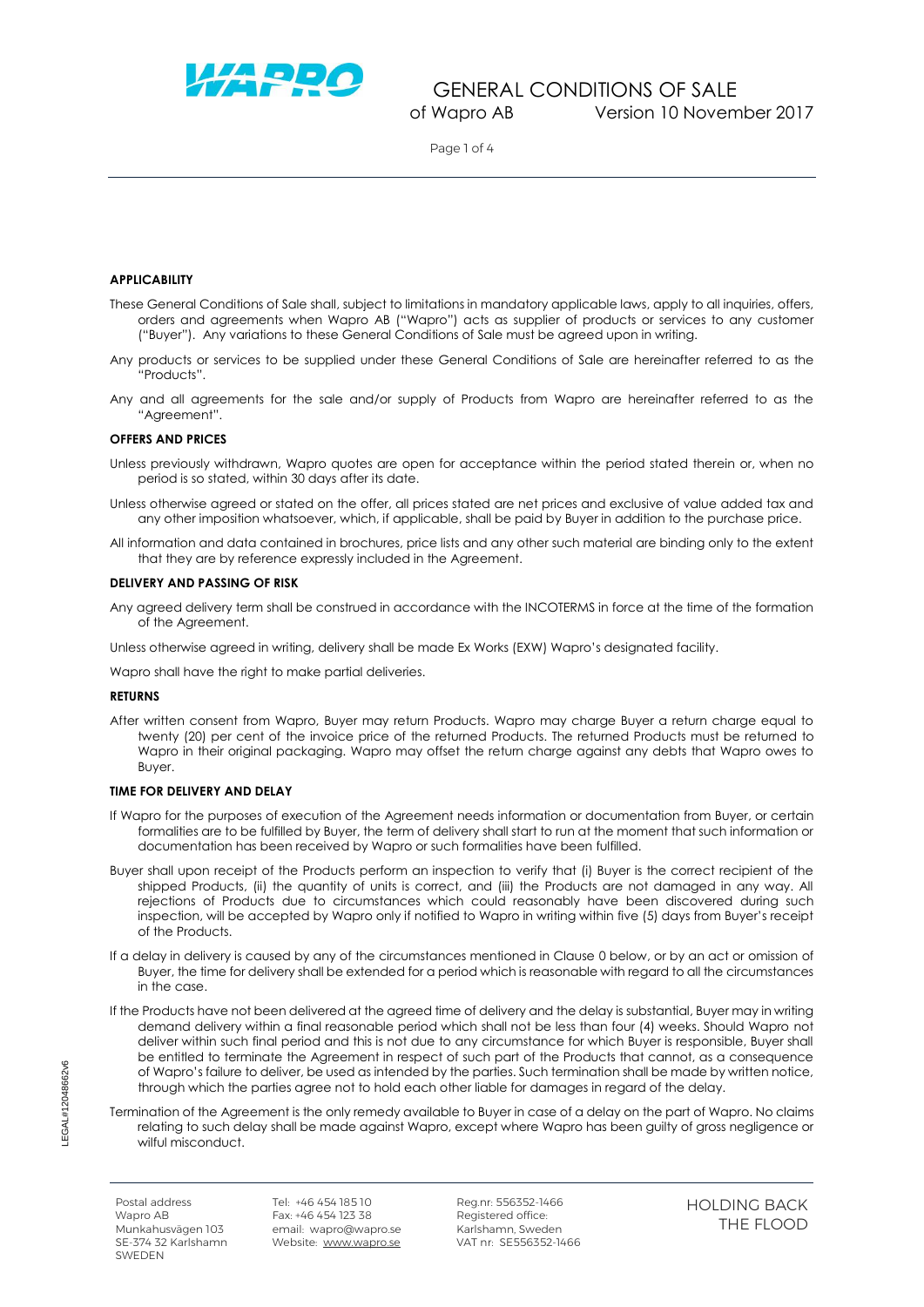

Page 2 of 4

## **CANCELLATION BY BUYER.**

If Buyer cancels or reschedules the shipment of any purchase order, or a portion thereof, without the prior written consent from Wapro, all of the invoice charges shall apply and be charged to Buyer unless otherwise agreed in writing by an authorized officer of Wapro.

#### **PAYMENT**

Payment of the purchase price shall, unless otherwise agreed, be made within 30 days from the date of shipment.

- <span id="page-1-0"></span>In the event that Buyer fails to make a payment on time Wapro shall be entitled to interest from the day on which the payment was due. The rate of interest shall be eight (8) per cent.
- In case of late payment Wapro may, after having notified Buyer in writing, suspend its performance of the Agreement until Wapro receives payment. If Buyer has not paid the amount due within one month, Wapro shall be entitled to terminate the Agreement by notice in writing to Buyer and to claim compensation for the loss Wapro has incurred. The compensation shall not exceed an amount equal to the agreed purchase price plus accrued interest according to Clause [0.](#page-1-0)
- Buyer shall not be allowed to set off any claims it has on Wapro against claims that Wapro has on Buyer and/or to suspend its payment obligations.

#### **RETENTION OF TITLE**

- The Products shall remain the property of Wapro until paid for in full. Title to the Products shall pass to Buyer upon full payment of the agreed price, taxes and all other charges by Buyer. Failure by Buyer to effect full payment on the agreed payment date shall entitle Wapro to repossess the Products or the relevant parts thereof. The retention of title shall not affect the transfer of risk after delivery
- Up until the time at which title has passed to Buyer, Buyer shall not assign, transfer, pledge, mortgage or otherwise dispose of the Products or part thereof or any interest therein and shall, further, take all reasonable measures to protect the proprietary interests of Wapro and refrain from all activities which may incur negatively on the retained title of Wapro, this not limiting Buyer's right to use the Products for their intended purpose.
- Buyer is obliged to reimburse Wapro for all costs which Wapro incurs in conjunction with the repossession and restoration of the Products to the same condition they were in upon delivery.

## **LIABILITY FOR DEFECTS**

- <span id="page-1-1"></span>Subject to the limitations in Clauses [0-](#page-1-1)[0,](#page-2-0) Wapro shall remedy any defect(s) that are the direct result of faulty materials or workmanship. Wapro's liability for defects is limited to defects that appear within a period of two (2) years from the date of shipment, unless another period is agreed in writing or expressly stated on the Product.
- Buyer shall without undue delay notify Wapro in writing of any defect. Such notice shall under no circumstances be submitted to Wapro later than fourteen (14) days after the defect has been detected or could reasonably have been detected.
- Wapro is only liable for defects that appear under proper use of the Products. Wapro's liability does not cover defects which are resulting from (a) exposure to high concentrations of chemical substances; (b) pressure surges and/or vacuum within the Product; (c) flow velocities exceeding 1.5m/s through the Product; (d) changes or repairs by Buyer or third parties designated by Buyer; (e) non-adherence to the user manual, the mounting or assembly instructions, or other instructions provided by Wapro from time to time; (f) the use of other parts than original (and delivered) Wapro parts in connection with the mounting or assembly of the Products; (g) insufficient or incorrect maintenance; (h) normal wear and tear; and/or (i) any design, material or working methods that have been provided or prescribed by Buyer.
- Expenses relating to repairs of the Products carried out by Buyer, or by third parties at the order of Buyer, will under no circumstances be borne by Wapro, unless Wapro has provided its prior written consent thereto.
- <span id="page-1-2"></span>Wapro shall, at its own discretion, remedy any defect through either repair or replacement of the affected Products at its own expense. Wapro has fulfilled its obligations in respect of remedying the defect when Wapro delivers to Buyer a duly repaired or replaced part. If Wapro chooses to deliver Products or parts thereof anew, the replaced Products or parts shall, free of charge, become the property of Wapro at the moment of replacement.
- Unless otherwise agreed, any necessary transportation of the Products to and from Wapro in connection with the remedying of defects for which Wapro is liable shall be at the risk and expense of Wapro, provided that Buyer follows Wapro's instructions in relation to such transportation.
- If Wapro does not fulfil its obligations under Claus[e 0](#page-1-2) within a reasonable time Buyer may by notice in writing set a final time for completion of Wapro's obligations, which shall not be less than four (4) weeks. If the defect is not

Postal address Wapro AB Munkahusvägen 103 SE-374 32 Karlshamn **SWEDEN** 

Tel: +46 454 185 10 Fax: +46 454 123 38 email: wapro@wapro.se Website: [www.wapro.se](http://www.wapro.se/)

Reg.nr: 556352-1466 Registered office: Karlshamn, Sweden VAT nr: SE556352-1466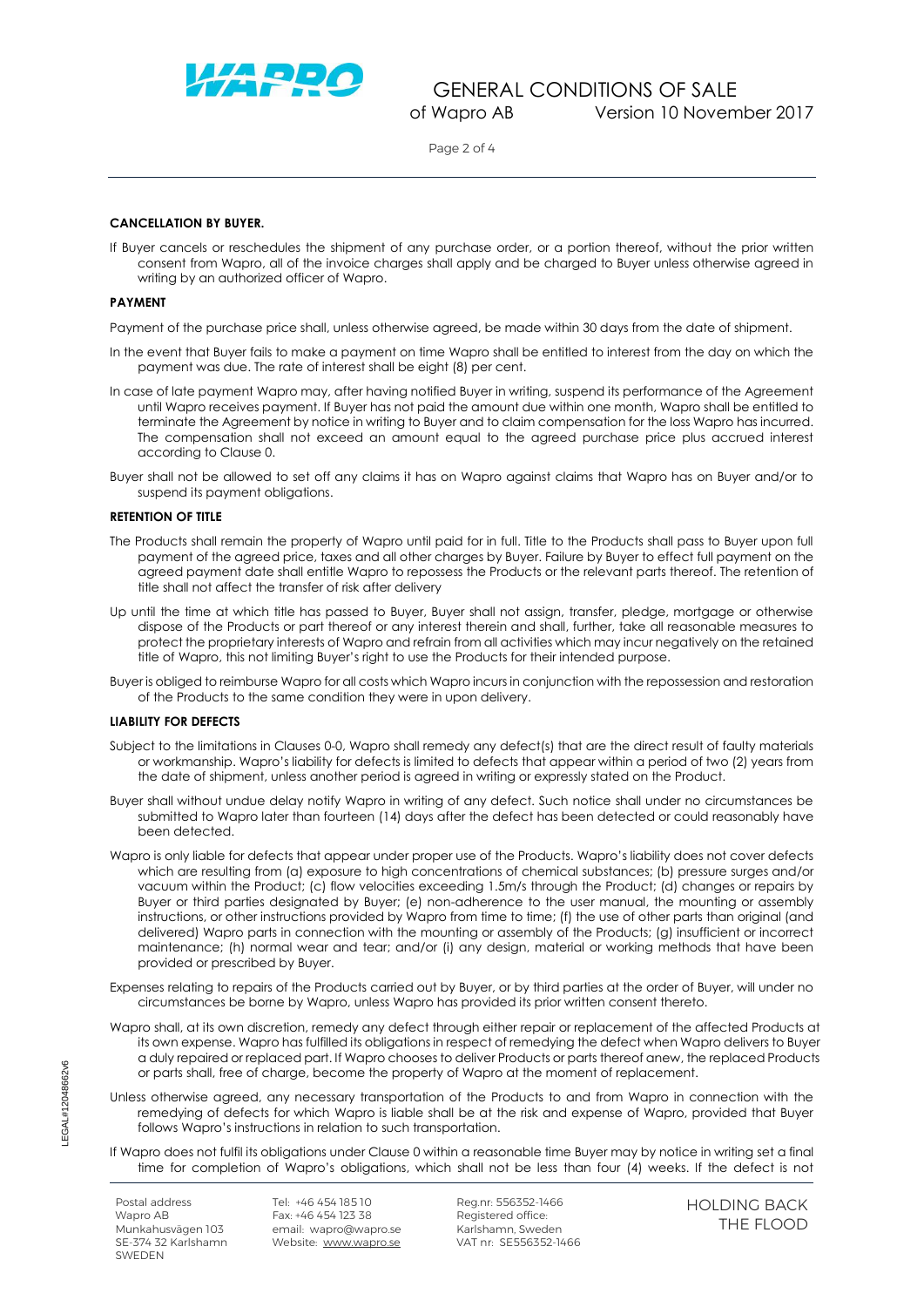

Page 3 of 4

successfully remedied within the final time for completion, Buyer is entitled to a reduction of the purchase price, proportional to the reduced value of the Products. Such a reduction of the purchase price shall not exceed fifteen (15) per cent of the purchase price. If the defect is so substantial that it significantly deprives Buyer of the benefit of the Agreement, Buyer may terminate the Agreement by written notice to Wapro. Buyer is then entitled to compensation for the loss he has suffered up to a maximum of fifteen (15) per cent of the purchase price.

<span id="page-2-0"></span>Save as stipulated in Clauses [0-](#page-1-1)[0](#page-2-0) and unless Wapro has been found to be guilty of wilful misconduct or gross negligence, Wapro shall not be liable for any defects in Products. This applies to any and all losses that the defect may cause, including loss of production, loss of profit and other indirect losses.

## **ALLOCATION OF CERTAIN LIABILITY**

- <span id="page-2-1"></span>Wapro shall not be liable for any damage to property caused by the Products after the Products have been delivered. Nor shall Wapro be liable for any damage to products manufactured by Buyer, or to products with which Buyer's products form a part.
- If Wapro incurs liability towards any third party for any damage described in Clause [0,](#page-2-1) Buyer shall indemnify, defend and hold Wapro harmless.
- If a claim for any damage described in Clause [0](#page-2-1) is lodged by a third party against one of the parties, that party shall as soon as possible inform the other party thereof in writing. Wapro and Buyer shall be mutually obliged to let themselves be summoned to court or an arbitral tribunal examining claims for damages lodged against one of them on the basis of damage allegedly caused by the Products.
- <span id="page-2-2"></span>It is expressly understood that any technical advice supplied by Wapro with respect to the production or use of its Products is given without any charge, and Wapro assumes no obligation or liability for the advice given or results obtained, all such advice being given or accepted at Buyer's risk. Wapro is not an engineering firm. Any issues, concerns, specifications or requirements for Buyer's use of the Products is beyond Wapro's knowledge and Buyer agrees no reliance is given to any suggestion or advice given by Wapro. Buyer warrants that it has consulted with or had an opportunity to consult with engineers and any such other expert or specialist and has satisfied itself that the specifications required for the Products ordered are satisfactory for its use. Wapro has not been provided with and has made no advice, recommendations or warranties that the Products specified are adequate for Buyer's intended use.
- The limitation of Wapro's liability in Clauses [0](#page-2-1)–[0](#page-2-2) shall not apply where Wapro has been found to be guilty of wilful misconduct or gross negligence.

## **CONSEQUENTIAL LOSSES**

Except in the case of wilful misconduct or gross negligence, neither party shall be liable towards the other party in contract, tort, warranty, strict liability or any other legal theory for any loss of production, loss of profit, loss of use, loss of contracts or for any other consequential or indirect damages or loss whatsoever.

## **TERMINATION WITH IMMEDIATE EFFECT**

In addition to the parties' right to suspension or termination set forth elsewhere in these General Conditions of Sale, either party shall have the right to terminate the Agreement with immediate effect in the event of voluntary or compulsory winding-up, bankruptcy, or more generally, in the event of insolvency of the other party. Such suspension or termination shall be made in writing.

## **INTELLECTUAL PROPERTY**

All intellectual property rights, including but not limited to, registered and unregistered trademarks, patents, inventions, designs, know-how, domain names, copyrights and related rights, and all goodwill and rights of enforcement related thereto ("Intellectual Property"), owned by Wapro prior to the entering into the Agreement shall remain the exclusive property of Wapro. No right or licence is granted to Buyer under any Intellectual Property owned or otherwise held by Wapro except a limited non-exclusive license to use Wapro's Intellectual Property to the extent necessary for Buyer to exercise its right to use or resell the Products. Upon the termination or expiration of the Agreement, this license shall automatically and immediately terminate.

Buyer is not entitled to make any changes, modifications or alterations of any of Wapro's products or services, nor any Intellectual Property related thereto, without the prior written consent of Wapro.

All documents and materials, whether in analogue or digital form, including but not limited to catalogues, pictures, drawings, specifications and other documents provided to Buyer by Wapro as well as any materials prepared by Buyer related to, or incorporating, Wapro's Intellectual Property shall be exclusively owned by Wapro and shall be used in accordance with Wapro's reasonable written instructions, provided from time to time. Buyer shall after a written request by Wapro or at the latest at the termination or expiration of the Agreement return all such materials to Wapro.

Postal address Wapro AB Munkahusvägen 103 SE-374 32 Karlshamn **SWEDEN** 

Tel: +46 454 185 10 Fax: +46 454 123 38 email: wapro@wapro.se Website: [www.wapro.se](http://www.wapro.se/)

Reg.nr: 556352-1466 Registered office: Karlshamn, Sweden VAT nr: SE556352-1466